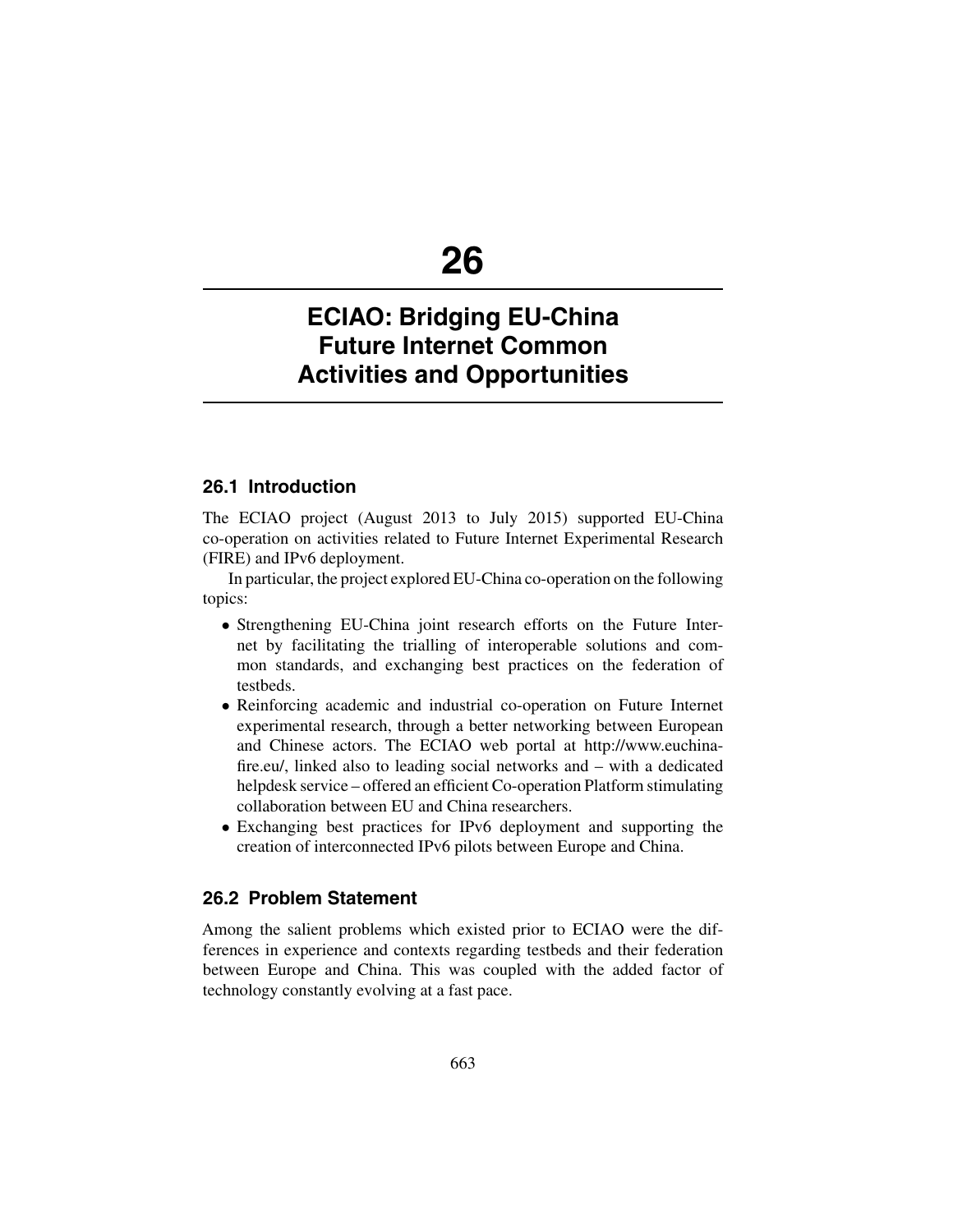#### 664 *ECIAO: Bridging EU-China Future Internet Common Activities*

Therefore, a common action on testbed federation was seen as a necessary requirement. ECIAO looked at both global and EU/China research on federation, taking into account the existing work being done on the Chinese testbeds through PTDN (Public Packet Telecom Data Network) and the Internet Innovation Union (IIU), and in EU projects such as OFELIA, BonFIRE, OpenLab and Fed4FIRE.

Interoperability was seen as another important step to bring key technical areas of interest for both Europe and China from research to the market.

Contributions to standards in the domain of Future Internet was an area in which there was no optimal communication between EU and Chinese standardisation experts. In China, a main focus of standardisation was on PTDN, but on the EU side, the equivalent topics were being followed in ETSI by the AFI (Autonomic Future Internet) NTECH Technical Committee.

The massive adoption of IPv6 in China requires experience from complex deployments including IPv4 and IPv6 transitions. This expertise is available in Europe.

## **26.3 Background**

In 2009, the first EU-China Information Society Dialogue between the DG Information Society and the Chinese Ministry for Industry and Information Technology (MIIT) took place. This Dialogue was in addition to the EU-China Information Society Dialogue that started one year earlier. The new Dialogue focused on topics of policy-making in the area of the telecommunications and information society framework.

One of the key topics that arose from this Dialogue in 2010 was the need to exchange experiences and plans on further developing the overall policy framework for the Information Society. The European Commission was working on the policy framework to succeed the i2010 programme ("A European information society for growth and employment"), and was calling for input from experts and stakeholders, domestically and abroad, whilst at the same time the Chinese government was conducting research and internal consultations on Information Society-related elements of its forthcoming 12th 5-Year-Plan to guide the Chinese industrial and social policy over the next years.

During this period of important strategic decisions, both for the EU and China, the Information Society Policy Dialogue sought to improve mutual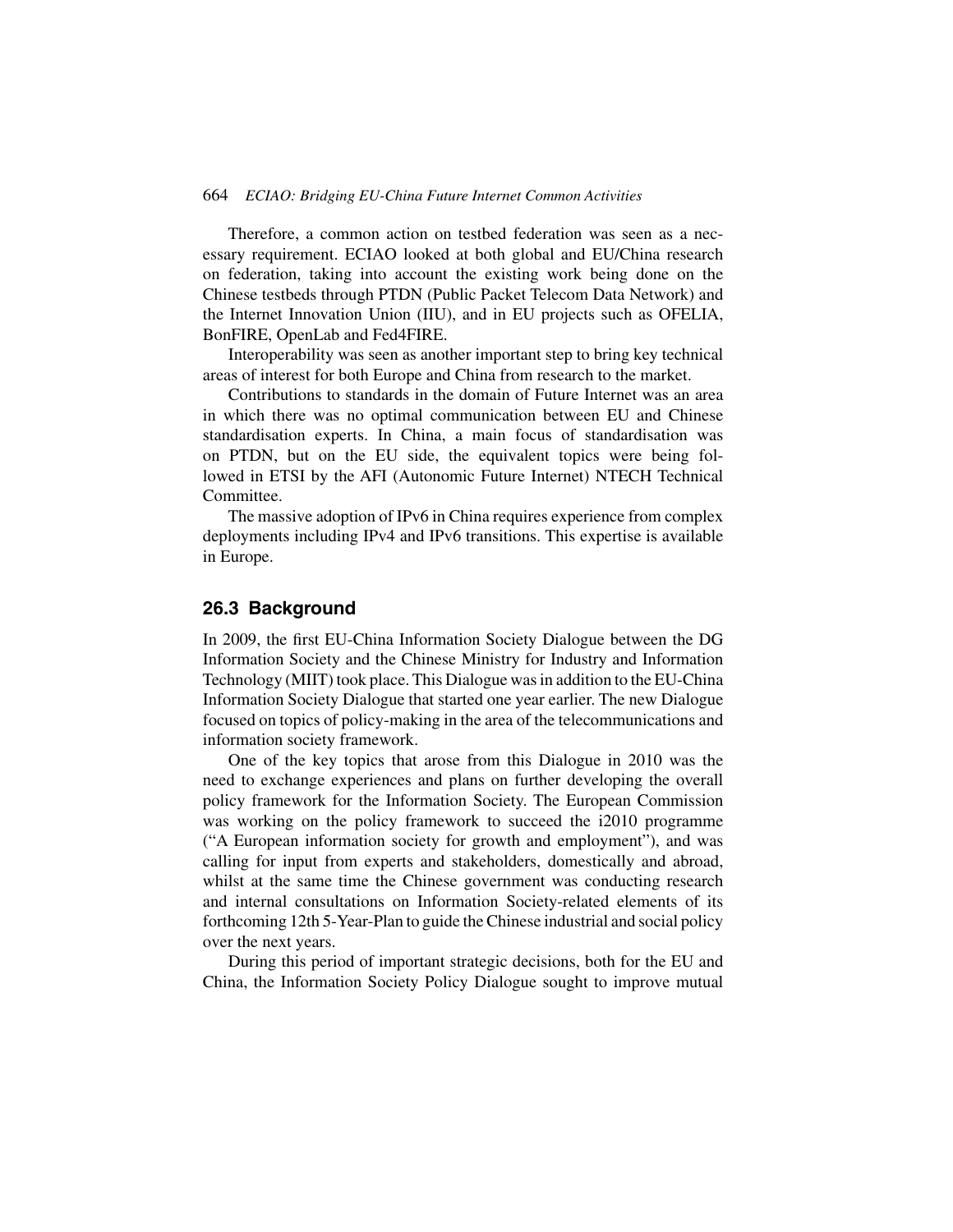understanding of the respective approaches and support the development of global strategies for global information and communication networks.

To help provide inputs related to the "Internet of the Future" for the Dialogue, an EU-China expert group was established in 2010. The expert group met twice – in July and September 2010 – and had regular exchanges which led to recommendations in important areas including IoT, FIRE and IPv6.

The ECIAO project was designed to follow-up on the recommendations from this expert group.

### **26.4 Approach**

The project targeted five actions:

- The analysis of Future Internet research topics in Europe and China and the identification of common topics for co-operation. These were: IPv6, SDN, NFV, IoT, 5G, Cloud and AFI-PTDN.
- The identification and documentation of common ongoing technical collaborations that were ready to move to the stage of interoperability testing between Europe and China. The interoperability testing of IoT and IPv6 was facilitated.
- The facilitation of joint contributions to standards in the domain of the Future Internet (AFI-PTDN).
- The exchanging of best practices in IPv6 deployment between Europe and China, including the setting up of a common pilot.
- Ensuring a better networking and enhanced co-operation between European and Chinese organisations, through the creation of an interactive web portal, the provision of helpdesk services and the organisation of dedicated events.

This approach was accompanied by a solid dissemination strategy that comprised three consecutive phases:

- *Awareness-oriented phase*:At the start of project, this phase raised public, industry and research community awareness about the project and the problems that it aimed to address. During this phase of the dissemination, the tasks involved the setting up of the basic marketing materials and awareness-raising presentations at various related events.
- *Result-oriented phase*: During this phase the results of the project were published to promote these to stakeholders in EU and China.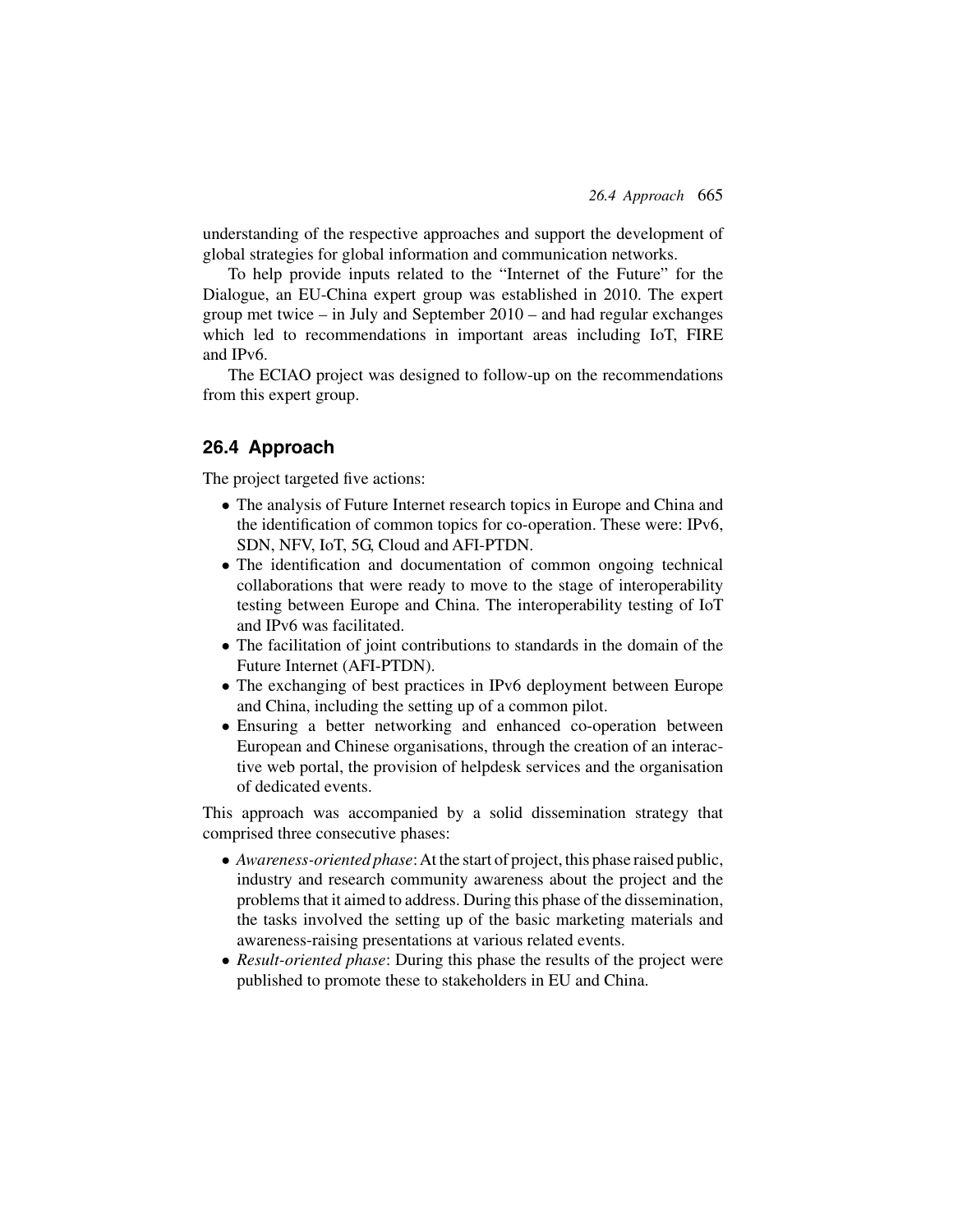666 *ECIAO: Bridging EU-China Future Internet Common Activities*

• *Exploitation-oriented phase*: Specific activities were undertaken in order to improve the online Co-operation Platform and to increase the cooperation in standardisation, testbed federation and resource sharing, IPv6 education and best practices, etc.

# **26.5 Achievements**

The success of the ECIAO project manifested itself in several important achievements:



An online *Co-operation Platform* helping EU and Chinese organisations network together and discuss co-operation on Future Internet topics.



An online *Support Desk* for EU and Chinese researchers and industries looking for background information in the area of FIRE, or for support in establishing contacts in this field.



*9 articles on EU-China Future Internet co-operation* sent by experts from both Europe and China in response to the project call for articles.



*Two conferences* supporting EU-China co-operation on IPv6 and Future Internet testbeds and strengthening collaboration onAFI-PTDN standardisation.



*Two webinars* imparting knowledge on Public Packet Telecom Data Network (PTDN) and AFI.



*Two workshops* discussing AFI standardisation and SDN, NFV and IPv6 impacts, as well as EU-China testbeds federation, including a *Fed4FIRE tutorial* on how to use worldwide federation techniques.



*Improvement of interoperability* between European and Chinese developments due to successful *interoperability events in IPv6 and SDN* organised or supported by the project.



A successful *EU-China IPv6* pilot set up between partners sites in Beijing (the Beijing Internet Institute and the Beijing University of Post and Telecommunications) and Paris (Mandat International and France Telecom/Orange).



Increased awareness on *testbed federation techniques* preparing the ground for worldwide federation between GENI (USA), Fed4FIRE (Europe) and CENI (China).